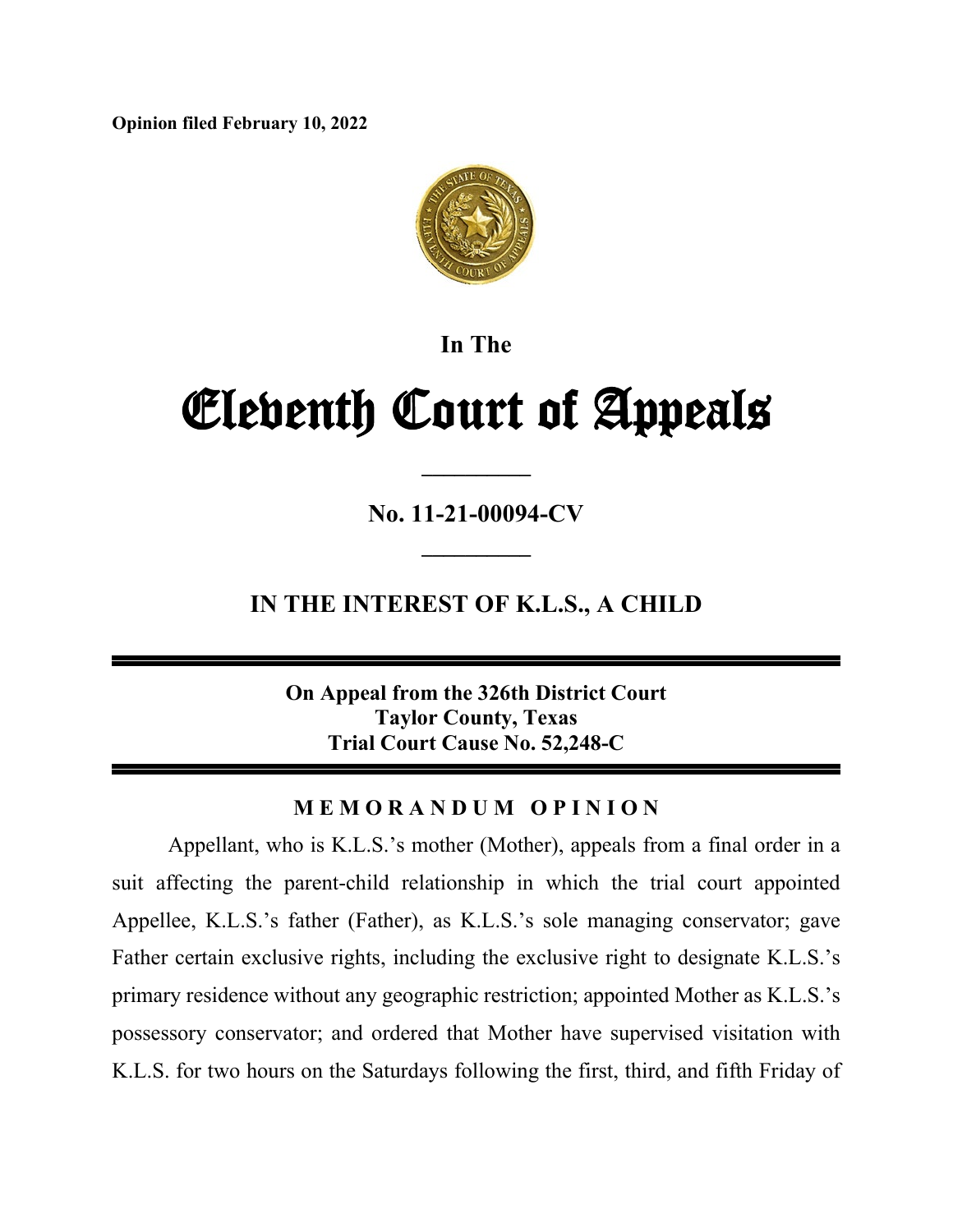each month as well as daily electronic access to K.L.S. In four issues, Mother asserts that the trial court abused its discretion when it named Father sole managing conservator, limited Mother's visitation with K.L.S., failed to enter findings of fact and conclusion of law, and failed to enter a prospective possession order for when K.L.S. was over three years of age. We affirm the trial court's order.

#### *Background*

Father and Mother were not married when K.L.S. was born in June 2018. Father and Mother lived together after K.L.S. was born until Father, who was in the military, was deployed to Afghanistan in September 2018. After Father returned to the United States, he did not live with Mother and K.L.S. Mother and Father's relationship was always volatile, with both parties accusing the other of family violence.

On March 7, 2019, the Office of the Attorney General filed a petition to establish the parent–child relationship between K.L.S. and Father. In temporary orders, Father was adjudicated to be K.L.S.'s parent, and Mother and Father were named temporary joint managing conservators with Father having the exclusive right to designate K.L.S.'s primary residence within Taylor County and contiguous counties. Mother had possession of K.L.S. pursuant to the standard possession order and was required to pay child support.

By the time of the final hearing, both Mother and Father had requested to be appointed K.L.S.'s sole managing conservator and that the other party have restricted possession of K.L.S. After hearing testimony from both Mother and Father, the trial court named Father sole managing conservator and Mother possessory conservator and ordered that Mother would have supervised visitation with K.L.S. for two hours on the Saturdays following the first, third, and fifth Friday of the month as well as daily electronic communication with K.L.S. This appeal ensued.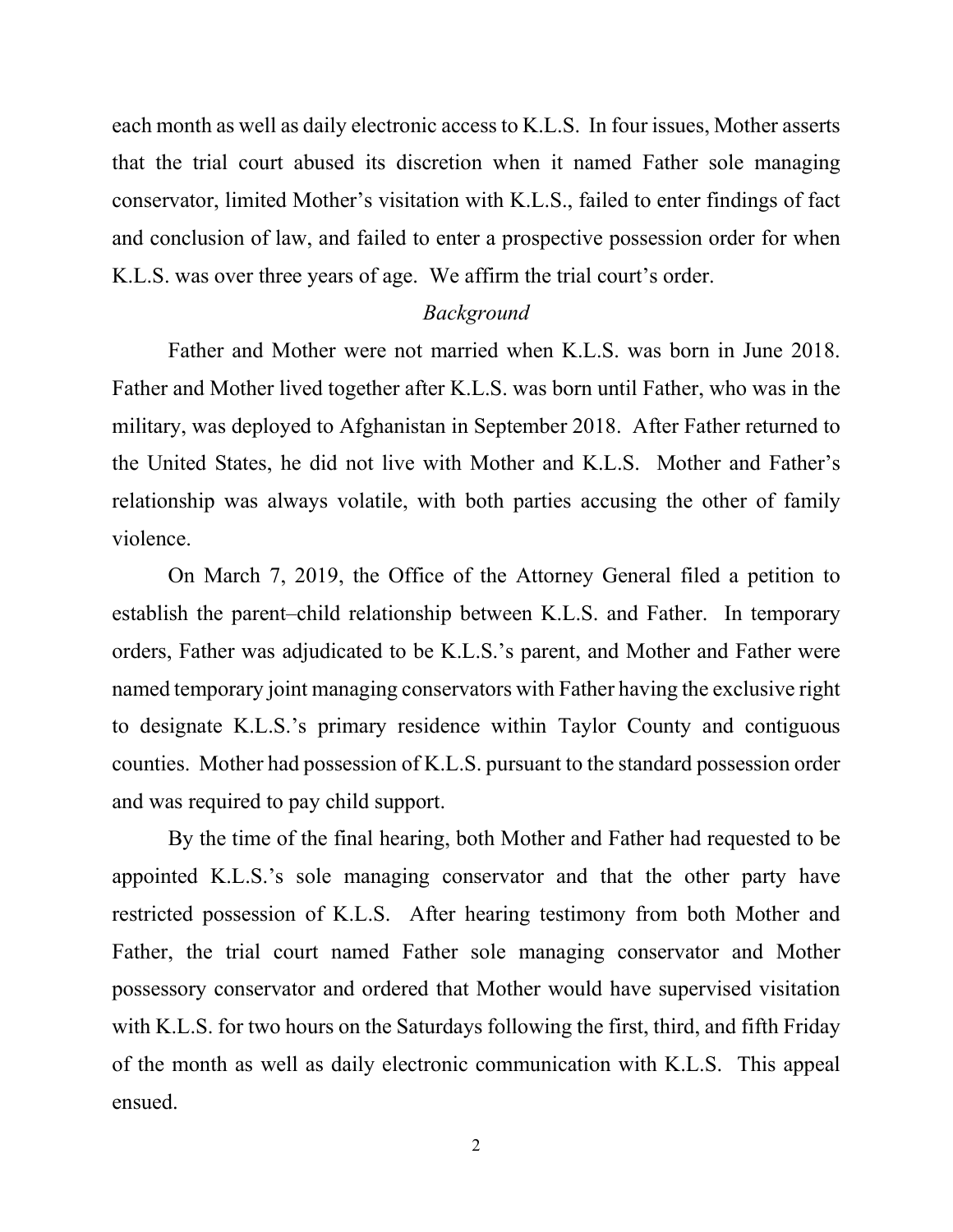#### *Analysis*

In four issues, Mother challenges the trial court's rulings on conservatorship and possession as well as the trial court's failure to make findings of fact and conclusions of law.

#### *A. Standard of Review*

The trial court is vested with broad discretion in making decisions on custody, possession, and visitation, and we review the trial court's decisions for an abuse of that discretion. *Gillespie v. Gillespie*, 644 S.W.2d 449, 451 (Tex. 1982); *In re A.J.E.*, 372 S.W.3d 696, 698 (Tex. App.—Eastland 2012, no pet.); *see also In re J.A.J.*, 243 S.W.3d 611, 616 (Tex. 2007). A trial court abuses its discretion if it acts unreasonably, arbitrarily, or without reference to guiding principles or when it fails to correctly analyze or apply the law. *A.J.E.*, 372 S.W.3d at 698; *see also J.A.J.*, 243 S.W.3d at 616.

In family law cases, challenges to legal and factual sufficiency are not independent grounds of error but factors used to determine whether the trial court abused its discretion. *In re K.T.R.*, No. 11-20-00031-CV, 2020 WL 4379063, at \*2 (Tex. App.—Eastland July 31, 2020, no pet.) (mem. op.). In determining if the trial court abused its discretion, we consider whether it had sufficient information upon which to exercise its discretion and, if so, whether it erred in the application of that discretion. *In re J.H.C.*, No. 11-17-00187-CV, 2019 WL 2557542, at \*6 (Tex. App.—Eastland June 20, 2019, no pet.) (mem. op.). The review of the sufficiency of the evidence is part of the first inquiry. *Id.* After we assess the evidence, we consider whether, based on that evidence, the trial court made a reasonable decision. *Id.*

In conducting our analysis, we keep in mind that conservatorship determinations are "intensely fact driven," *Lenz v. Lenz*, 79 S.W.3d 10, 19 (Tex. 2002), and that the trial court "is in a better position to determine what will be in the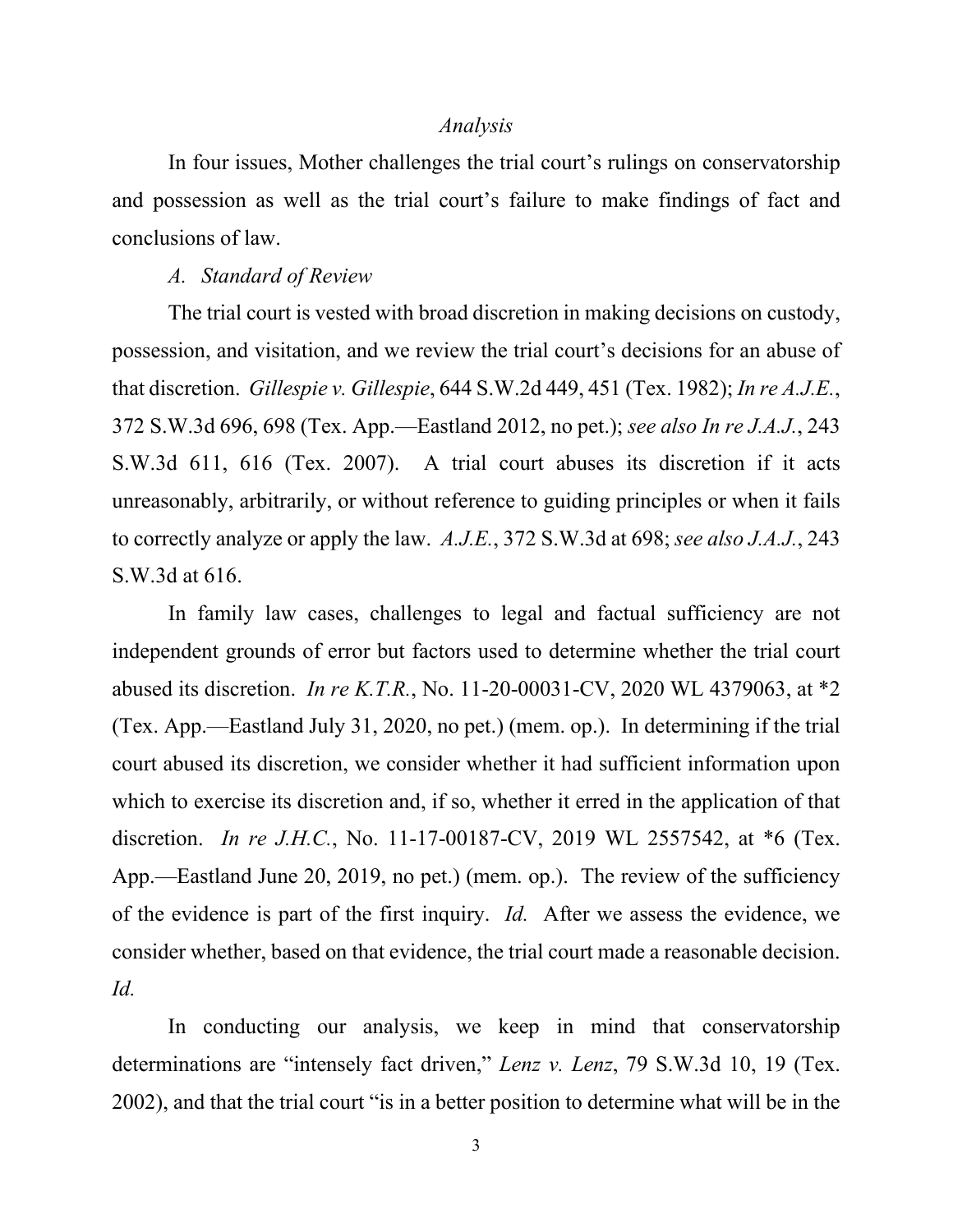best interest of the child since it faced the parties and their witnesses, observed their demeanor, and had the opportunity to evaluate the claims made by each parent," *J.H.C.*, 2019 WL 2557542, at \*6 (quoting *In re J.R.D.*, 169 S.W.3d 740, 743 (Tex. App.—Austin 2005, pet. denied)); *see also Pore v. Ellis*, No. 03-20-00550-CV, 2021 WL 5095496, at \*3 (Tex. App.—Austin Nov. 3, 2021, no pet.) (mem. op.) ("A factfinder's decision on conflicts in the evidence is generally viewed as conclusive."). A trial court does not abuse its discretion when it bases its decision on conflicting evidence so long as some evidence of a substantive and probative character supports the decision. *J.H.C.*, 2019 WL 2557542, at \*6; *A.J.E.*, 372 S.W.3d at 699.

When no findings of fact or conclusions of law are properly requested or filed, we imply all facts necessary to support the judgment that are supported by the evidence. *Worford v Stamper*, 801 S.W.2d 108, 109 (Tex. 1990) (per curiam); *In re K.E.S.*, No. 11-20-00167-CV, 2021 WL 219668, at \*3 (Tex. App.—Eastland Jan. 22, 2021, no pet.) (mem. op.). However, when a reporter's record is filed, these implied findings are not conclusive, and the appellant may challenge the legal and factual sufficiency of the evidence to support the findings. *Sixth RMA Partners, L.P. v. Sibley*, 111 S.W.3d 46, 52 (Tex. 2003); *Gabra v. Gabra*, No. 01-20-00298-CV, 2021 WL 1567750, at \*11 (Tex. App.—Houston [1st Dist.] Apr. 22, 2021, no pet.) (mem. op.). The trial court's decision must be affirmed if it can be upheld on any legal theory that finds support in the record. *Rosemond v. Al-Lahiq*, 331 S.W.3d 764, 766 (Tex. 2011) (per curiam); *In re K.A.M.S.*, 583 S.W.3d 335, 344 (Tex. App.— Houston [14th Dist.] 2019, no pet.).

*B. Findings of Fact and Conclusions of Law*

In her third issue, Mother argues that the trial court erred when it failed to make findings of fact and conclusions of law regarding the specific reasons that it deviated from the standard possession order.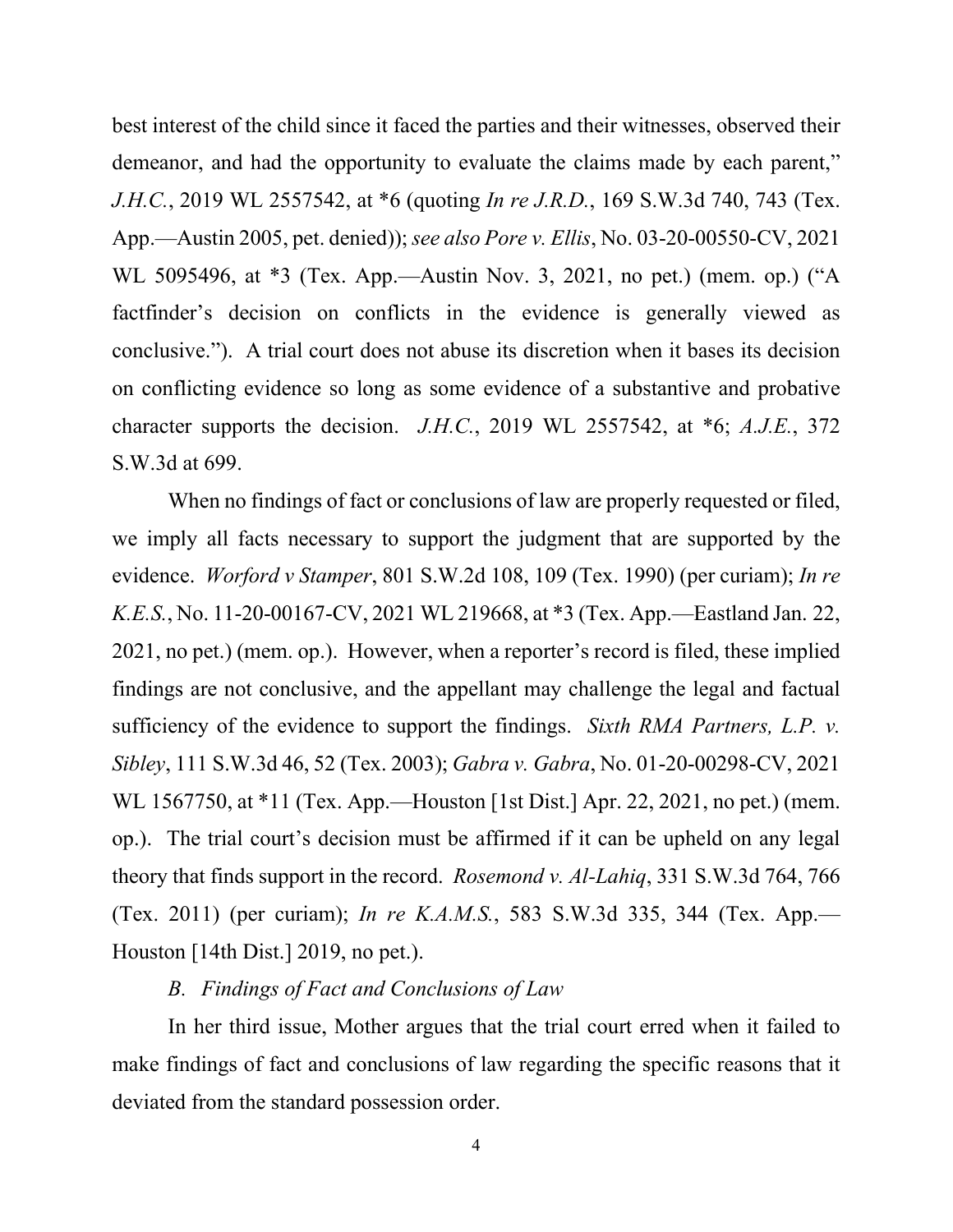If possession of a child by a parent is contested and the ordered possession varies from the standard possession, "on request by a party, the court shall state in writing the specific reasons for the variance from the standard order." TEX. FAM. CODE ANN. § 153.258(a) (West Supp. 2021). The party's request for findings of fact under Section 153.258 must "conform to the Texas Rules of Civil Procedure." *Id.* § 153.258(b); *see also K.E.S.*, 2021 WL 219668, at \*3.

Pursuant to Rule 296 of the Texas Rules of Civil Procedure, a party must request findings of fact and conclusions of law within twenty days after a judgment is signed in a case tried in the district or county court without a jury. TEX. R. CIV. P. 296. The trial court is required to file its findings of fact and conclusions of law within twenty days after a timely request is filed. TEX. R. CIV. P. 297. If the trial court fails to make timely findings of fact and conclusions of law, the party, within thirty days of filing the original request, must file a notice of past due findings of fact and conclusions of law. *Id.* Upon the filing of the notice, the time for the trial court to file findings of fact and conclusions of law is extended to forty days from the date that the original request was filed. *Id.* A party who fails to file a notice of past due findings waives the right to challenge the trial court's failure to make findings of fact and conclusions of law. *Ad Villarai, LLC v. Chan Il Pak*, 519 S.W.3d 132, 137 (Tex. 2017) (per curiam).

The trial court signed the final order on April 29, 2021. On May 19, 2021, Mother requested findings of fact and conclusions of law "in accordance with Rule 297 of the Texas Rules of Civil Procedure" and did not specifically request findings pursuant to Section 153.258 of the Family Code. Although the trial court did not file findings of fact and conclusions of law within twenty days of May 19, 2021, Mother did not file a notice of past due findings of fact and conclusions of law.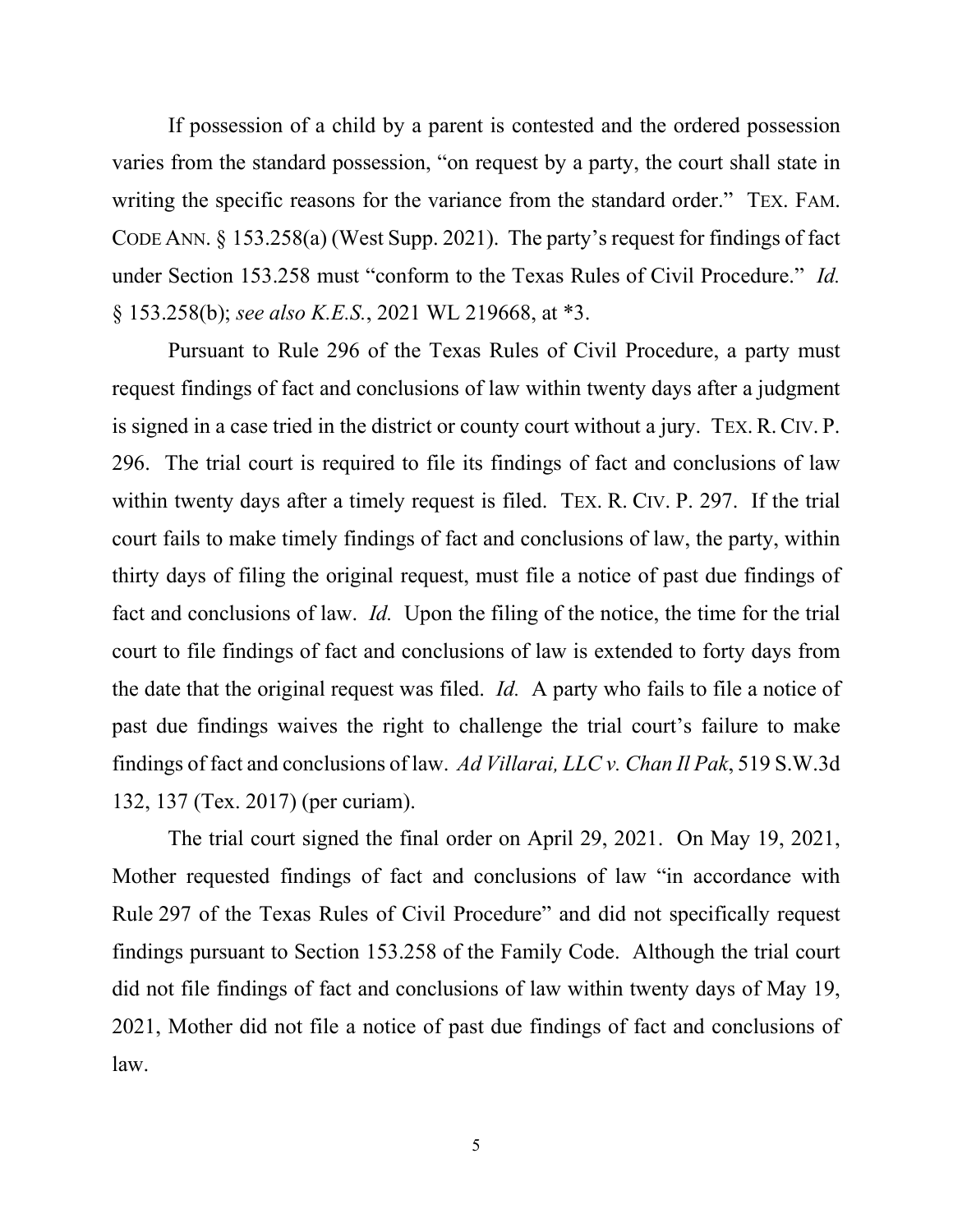Mother argues that she was not required to file the notice of past due findings of fact and conclusions of law because the requirement in Section 153.258(b) that a request for findings conform to the Texas Rules of Civil Procedure applies only to the original request and "does not anticipate that a judge will fail to follow the statute and not enter the required findings." However, even if Mother requested findings under Section 153.258, rather than under the Texas Rules of Civil Procedure, the plain language of Section 153.258 requires that the request conform to the Texas Rules of Civil Procedure, not simply be timely filed.

Both Section 153.258 and Rule 297 require a trial court to make properly requested findings of fact and conclusions of law. FAM. § 153.258(a) (stating that trial court "shall" make findings); TEX. R. CIV. P. 297 (mandating that the trial court "shall" file findings of fact and conclusions of law); *Larry F. Smith, Inc. v. The Weber Co., Inc.*, 110 S.W.3d 611, 614 (Tex. App.—Dallas 2003, pet. denied) ("By virtue of rule 297, the trial court's duty to make such findings and conclusions is mandatory when a party makes a timely request."). However, if the trial court fails to do so, the party must file a timely notice of past due findings in order to preserve a complaint on appeal as to the trial court's failure to make findings of fact and conclusions of law. *Ad Villarai, LLC*, 519 S.W.3d at 137; *In re E.M.T.*, No. 04-18- 00805-CV, 2019 WL 1370323, at \*3 (Tex. App.—San Antonio Mar. 27, 2019, no pet.). By failing to file a notice of past due findings of fact and conclusions of law, Mother waived her right to complain on appeal about the trial court's failure to make the requested findings and conclusions. *See Ad Villarai, LLC*, 519 S.W.3d at 137; *E.M.T.*, 2019 WL 1370323, at \*3 (holding that the appellant waived right to complain on appeal that the trial court failed to enter findings of fact and conclusions of law pursuant to Section 153.258 by failing to file notice of past due findings). We overrule Appellant's third issue.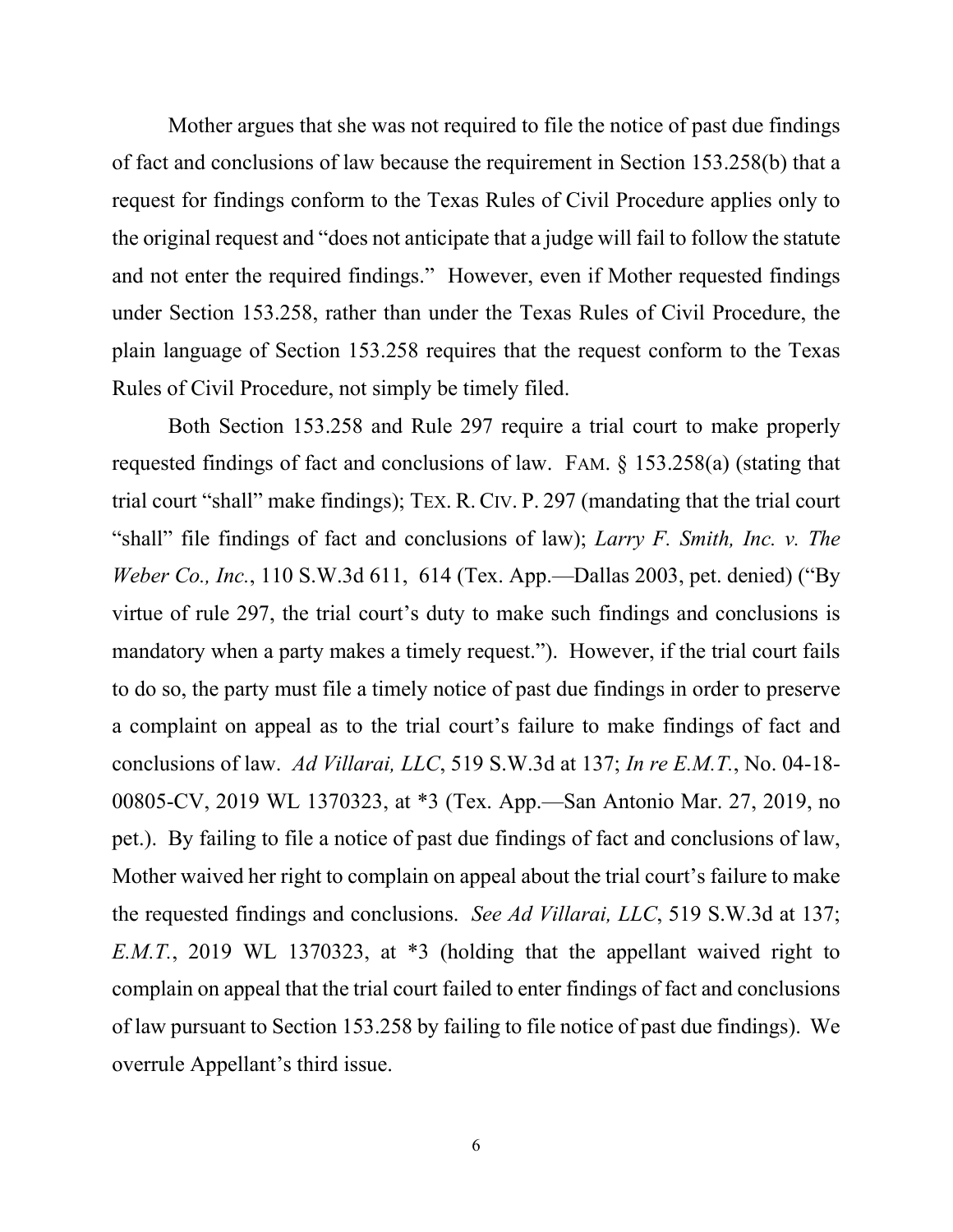#### *C. Conservatorship*

In her first issue, Mother asserts that the trial court erred when it named Father sole managing conservator. Mother specifically contends (1) that there is a rebuttable presumption under the Family Code that she should be appointed joint managing conservator; (2) that even though the trial court could not appoint her joint managing conservator if there was credible evidence of a history or pattern of past or present child neglect, or physical or sexual "abuse," FAM. § 153.004(b), this "abuse," as statutorily defined, must be based on conduct directed toward a child, *id.*  §§ 153.004(g)(1), 261.001(1)(A)–(M), and there was no evidence that she abused K.L.S; and (3) that there was insufficient evidence that she engaged in a history or pattern of family violence.

The best interest of the child is always the primary consideration in determining issues of conservatorship and possession of and access to a child. FAM. § 153.002 (West 2014); *J.A.J.*, 243 S.W.3d at 614. The Family Code provides a rebuttable presumption that appointing parents as joint managing conservators is in the best interest of the child. FAM. § 153.131(b). This presumption is rebutted if the trial court makes a finding of a history of family violence involving the parents of the child. *Id.*; *Turrubiartes v. Olvera*, 539 S.W.3d 524, 528 (Tex. App.—Houston [1st Dist.] 2018, pet. denied) ("But once the party seeking appointment as sole managing conservator introduces evidence to rebut the presumption, it disappears."); *see also* FAM. § 153.005(c)(1) (requiring the trial court, in appointing conservators, to consider whether, preceding the filing of the suit or during the pendency of the suit, a party engaged in a history or pattern of family violence).

Family violence includes:

An act by a member of a family or household against another member of the family or household that is intended to result in physical harm, bodily injury, assault, or sexual assault or that is a threat that reasonably places the member in fear of imminent physical harm, bodily injury,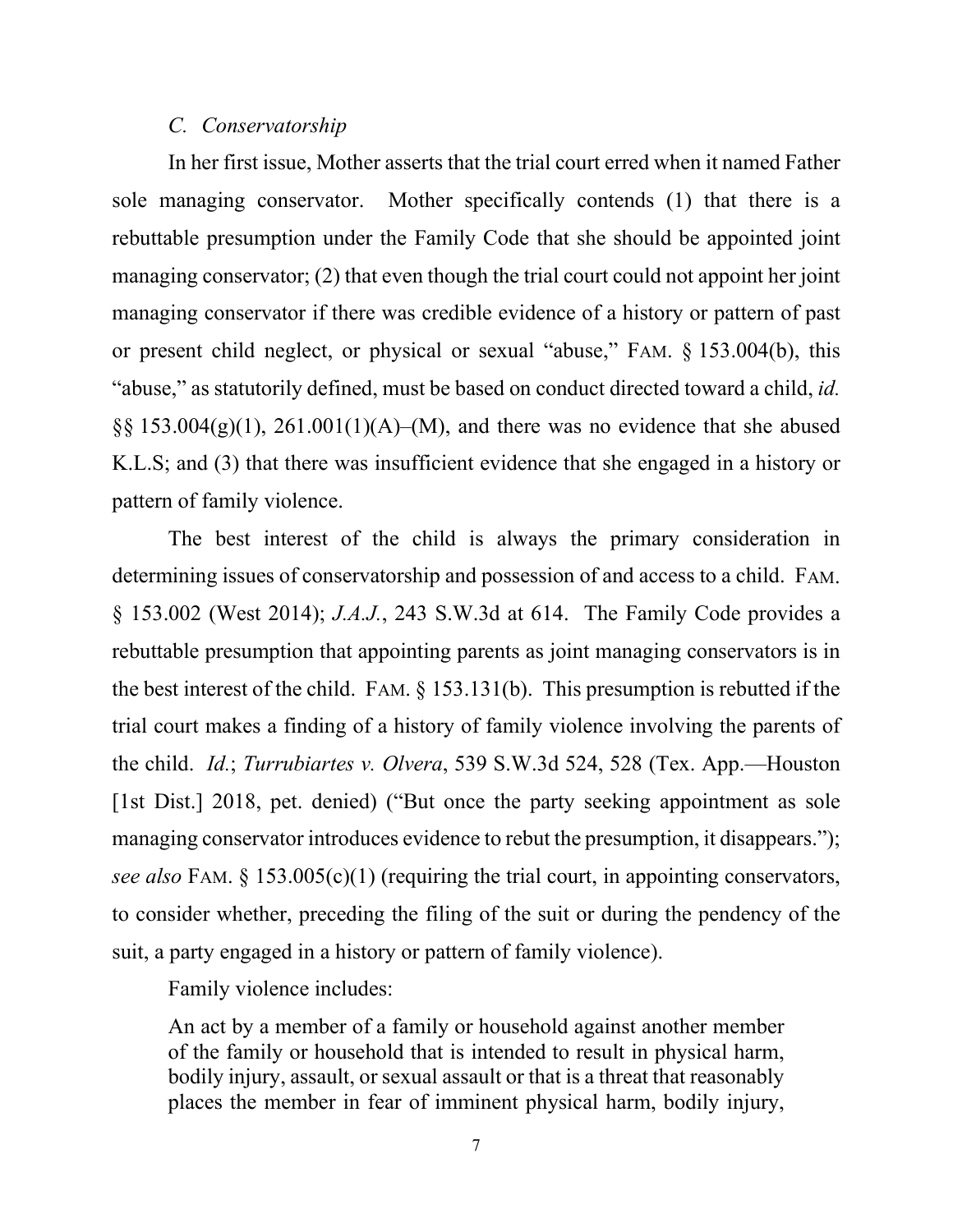assault, or sexual assault, but does not include defensive measures to protect oneself.

FAM. § 71.004(1) (West 2019); *see also* 153.004(g)(2) (applying definition in Section 71.004(a) to determination of whether there has been a history of family violence). In determining whether a parent has demonstrated a history or pattern of family violence, the trial court, as the factfinder, may consider both the number and kinds of acts involved. *See Gabra*, 2021 WL 1567750, at \*12 ("Because section 153.004 does not define 'history' or 'pattern,' courts use a factual analysis, considering both the number and kinds of acts involved when determining whether the appointment of joint managing conservators is barred."). When the trial court makes a finding of a history or pattern of family violence, the non-violent parent will generally be appointed the sole managing conservator. *See Lewelling v. Lewelling*, 796 S.W.2d 164, 168 (Tex. 1990); *In re J.M.M.*, No. 13-20-00086-CV, 2021 WL 4897665, at \*5 (Tex. App.—Corpus Christi–Edinburg Oct. 21, 2021, no pet.) (mem. op.).

Without findings of fact and conclusions of law, we must affirm the trial court's order based on any legal theory that finds support in the record. *See Rosemond*, 331 S.W.3d at 766; *K.A.M.S.*, 583 S.W.3d at 344. We, therefore, consider whether the evidence was sufficient to support an implied finding that Mother had a history of family violence that rebutted the presumption that Mother should be named joint managing conservator. *See Gabra*, 2021 WL 1567750, at \*13; *K.E.S.*, 2021 WL 219668, at \*3 ("When a party fails to file a request for findings of fact as required by Section 153.258, all findings necessary to support the trial court's judgment are implied."). In doing so, we review the record in the light most favorable to the trial court's ruling to determine whether some evidence supports it. *In re Marriage of Harrison*, 557 S.W.3d 99, 131 (Tex. App.—Houston [14th Dist.] 2018, pet. denied).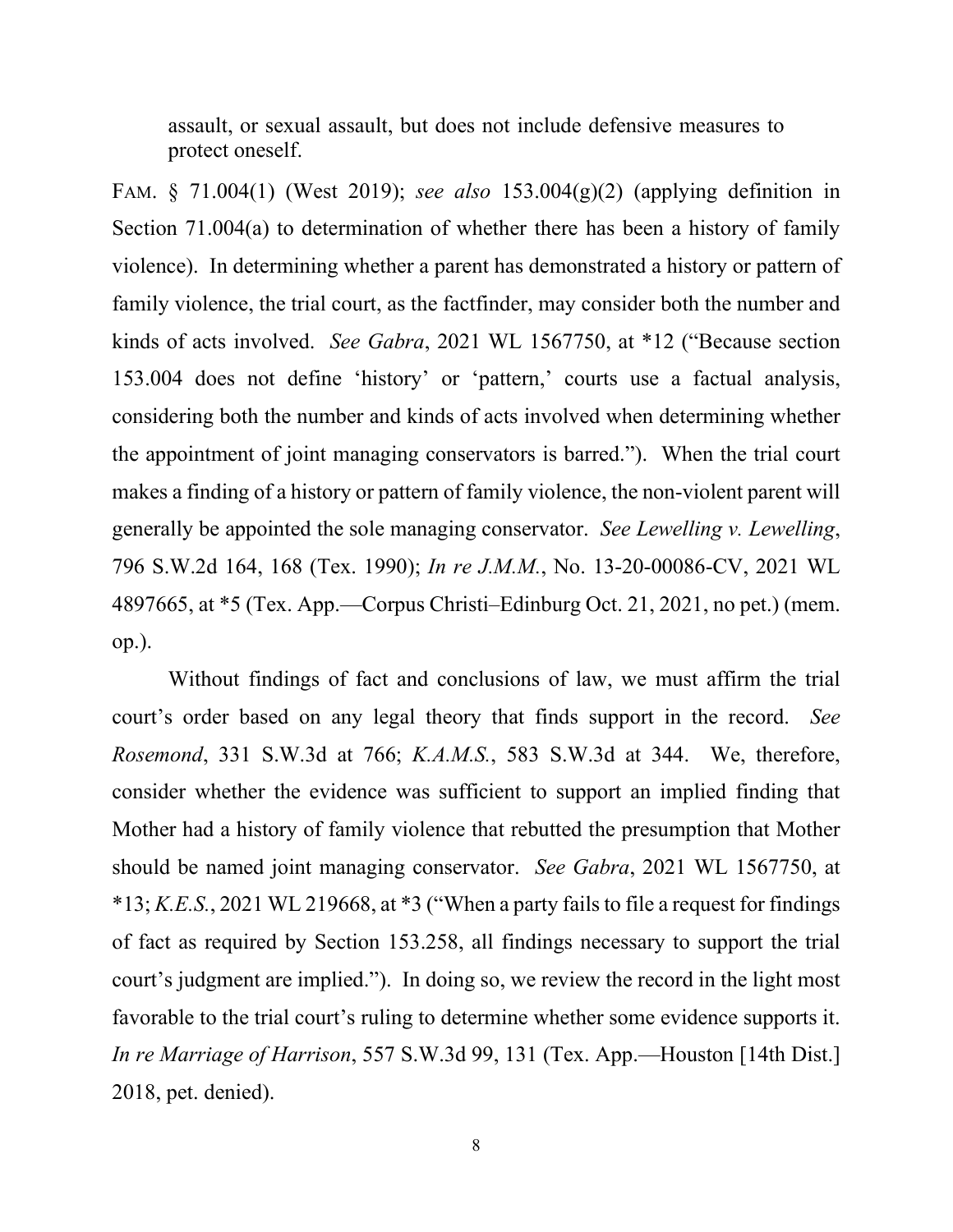Father testified that Mother was the perpetrator of family violence against him. Father presented evidence that after K.L.S. was born, he and Mother were living together and Mother punched him when he was in the shower; that, in February 2019, Mother attempted to kick in the door of his apartment while he and K.L.S. were inside; that, on March 17, 2019, Mother punched him and threw a number of objects at him while he was holding K.L.S.; and that Mother slapped him on March 31, 2019, and on May 25, 2020. Mother admitted that, on March 31, 2019, she slapped Father and the woman who was with him. Mother pled no contest to criminal charges of assault family violence and assault based on the March 31 incident. The criminal court deferred a finding of guilt, placed Mother on community supervision for a period of eighteen months, and assessed a fine of \$500.

Mother testified that Father stalked, choked, hit, and raped her and had stolen her phone and her car. However, Father denied that any of the events occurred in the way that Mother described; the charges against Father based on the alleged choking were no-billed by the grand jury; at the time of the final hearing, no charges had been filed based on Father's alleged theft of Mother's phone and car; Mother testified inconsistently that the alleged rape occurred both when she was pregnant and in August 2018, which was after K.L.S. was born; and Mother told Father that she would say whatever was necessary for her to have a chance in court.

The trial court, as the sole judge of the weight and credibility of the evidence, was permitted to reject Mother's version of the parties' conduct. *See In re L.G.K.S.*, No. 12-18-00178-CV, 2019 WL 4462693, at \*5 (Tex. App.—Tyler Sept. 18, 2019, no pet.) (mem. op.) ("In its role as a factfinder, the trial court was entitled to choose which account to believe and could have reasonably credited [one parent's] version of events."). Based on the evidence, the trial court reasonably could have found that Mother had a history of family violence such that the presumption that it was in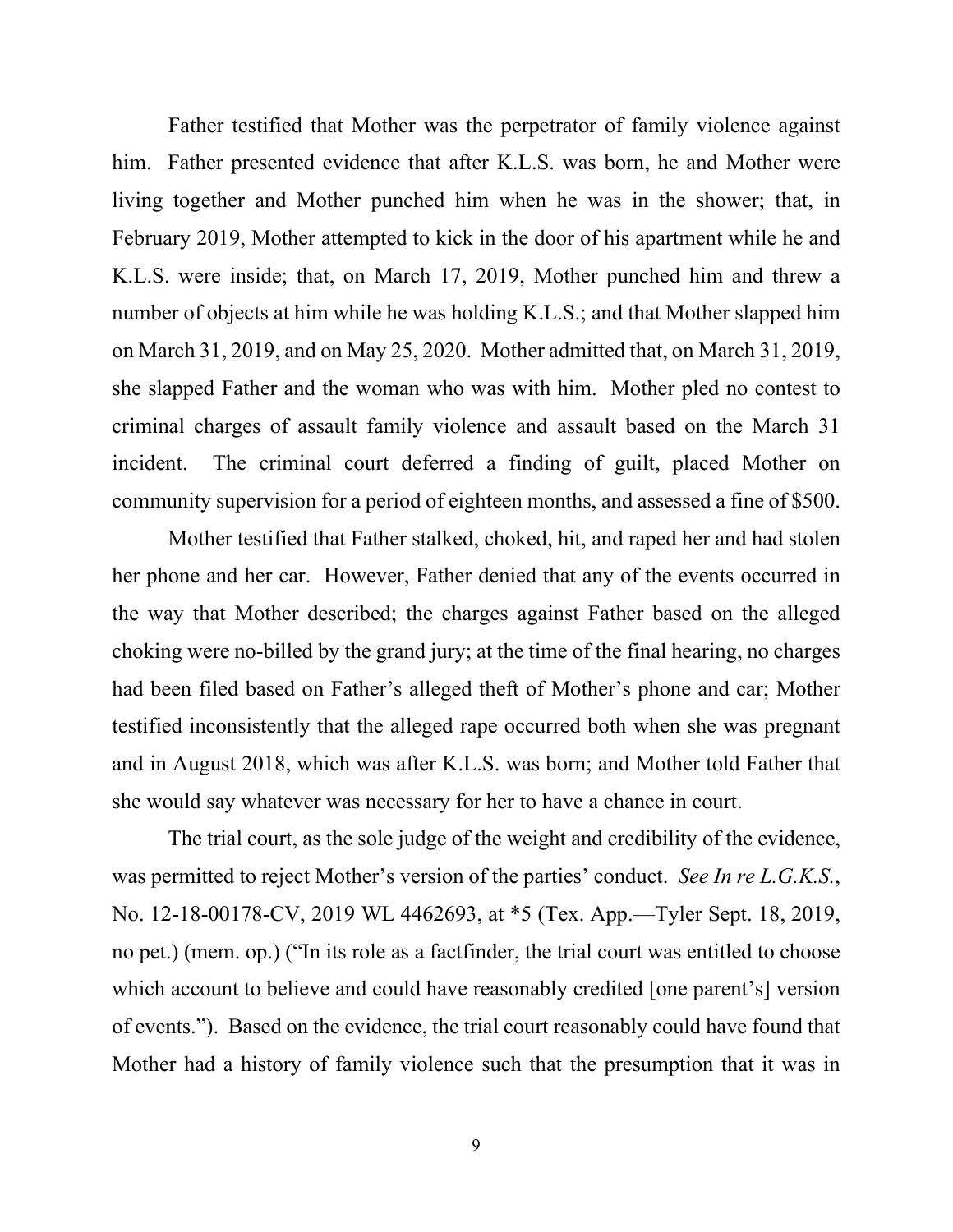K.L.S.'s best interest for Mother to be named joint managing conservator was rebutted. *See* FAM. § 153.131(b); *In re J.A.J.*, 243 S.W.3d at 614.[1](#page-9-0)

Without the presumption that Mother should be named a joint managing conservator, there was sufficient evidence to support the trial court's determination that it was in K.L.S.'s best interest for Father to be appointed the sole managing conservator. In determining the best interest of the child, the court may consider factors such as: (1) the desires of the child, (2) the emotional and physical needs of the child now and in the future, (3) the emotional and physical danger to the child now and in the future, (4) the parental abilities of the individuals seeking custody, (5) the programs available to assist the individual to promote the best interest of the child, (6) the plans for the child by the individual seeking custody, (7) the stability of the home, (8) the acts or omissions of the parent that may indicate that the existing relationship is not a proper one, and (9) any excuse for the acts or omissions of the parent. *Holley v. Adams*, 544 S.W.2d 367, 371–72 (Tex. 1976). "Proof of best interest is not limited to these factors, nor do all factors always apply in every case." *In re S.A.H.*, 420 S.W.3d 911, 926 (Tex. App.—Houston [14th Dist.] 2014, no pet.). Further, although no single factor is controlling, "the presence of a single factor may, in some instances, be sufficient to support the best-interest finding." *D.A.I. v. J.P.L.*, No. 14-20-00109-CV, 2021 WL 3161490, at \*5 (Tex. App.—Houston [14th Dist.] July 27, 2021, no pet.) (mem. op.).

Mother testified that she came to Abilene as a runaway, began a relationship with a man when she was thirteen years old, and married that man because she had

<span id="page-9-0"></span><sup>&</sup>lt;sup>1</sup>A trial court is statutorily precluded from appointing a party as a joint managing conservator if "credible evidence is presented of a history or pattern of past or present child neglect, or physical or sexual abuse by one parent directed against the other parent, a spouse, or a child." FAM. § 153.004(b). Mother argues that, based on the statutory definition of "abuse," only abuse directed at K.L.S. would preclude her from being named a joint managing conservator. Because we have determined that the evidence that Mother engaged in a history of family violence was sufficient to rebut the presumption that Mother be named a joint managing conservator, we need not address the argument that "abuse" under Section 153.004 of the Family Code is limited to conduct directed at a child. *See* TEX. R. APP. P. 47.1.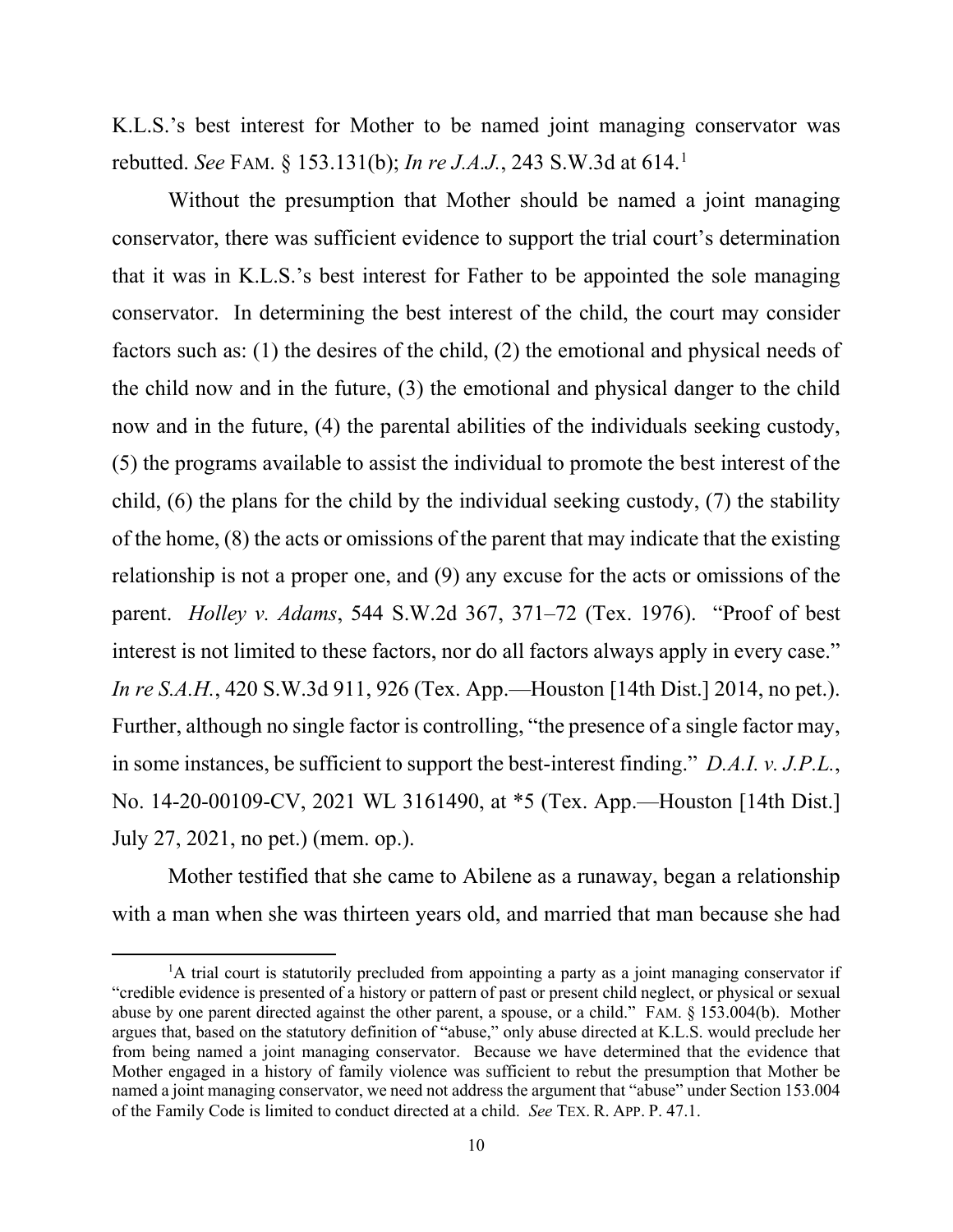nowhere else to go. Mother had five children during her seventeen-year marriage. Mother had another child in 2017. At the time of the final hearing, Mother's five oldest children were living with their father. Mother testified that, while she was married, she "never got to experience life as far as going out, drinking, partying, and having friends." Mother did not want a relationship when she met Father in 2017 and was very upset when she learned that she was pregnant with K.L.S.

Mother and Father decided to live together after K.L.S was born in June 2018. Father described his relationship with Mother during that period as "pretty rocky." While they were living together, Mother punched Father when he was in the shower because he was not talking to her and she wanted him to leave. Mother testified that, throughout her relationship with Father, she felt "humiliated" because she believed that Father was sexually involved with other women and that Father's conduct "drove [her] insane." Mother, sometimes pretending to be Father's sister, made multiple calls to Father's work, supervisor, and commanding officer to confirm that Father was at work. There were also times when Father would come home from work and find his belongings in the yard.

Father was deployed to Afghanistan in September 2018 and authorized Mother to use his credit card to pay for K.L.S.'s expenses while he was out of the country. While he was deployed, Father also paid for K.L.S.'s daycare, sent Mother money to assist with K.L.S.'s expenses, and bought things for K.L.S. Mother used the credit card to pay not only for K.L.S.'s expenses but for two different cosmetic surgeries. Although Mother paid the charges for one of the surgeries, she did not pay the charges for the second.

When Father returned from Afghanistan, Mother initially limited his access to K.L.S. to visits at Mother's home. The visits were "pretty much" conditioned on Father giving Mother money or buying something requested by Mother. Between February and March 2019, Mother allowed Father to have possession of K.L.S.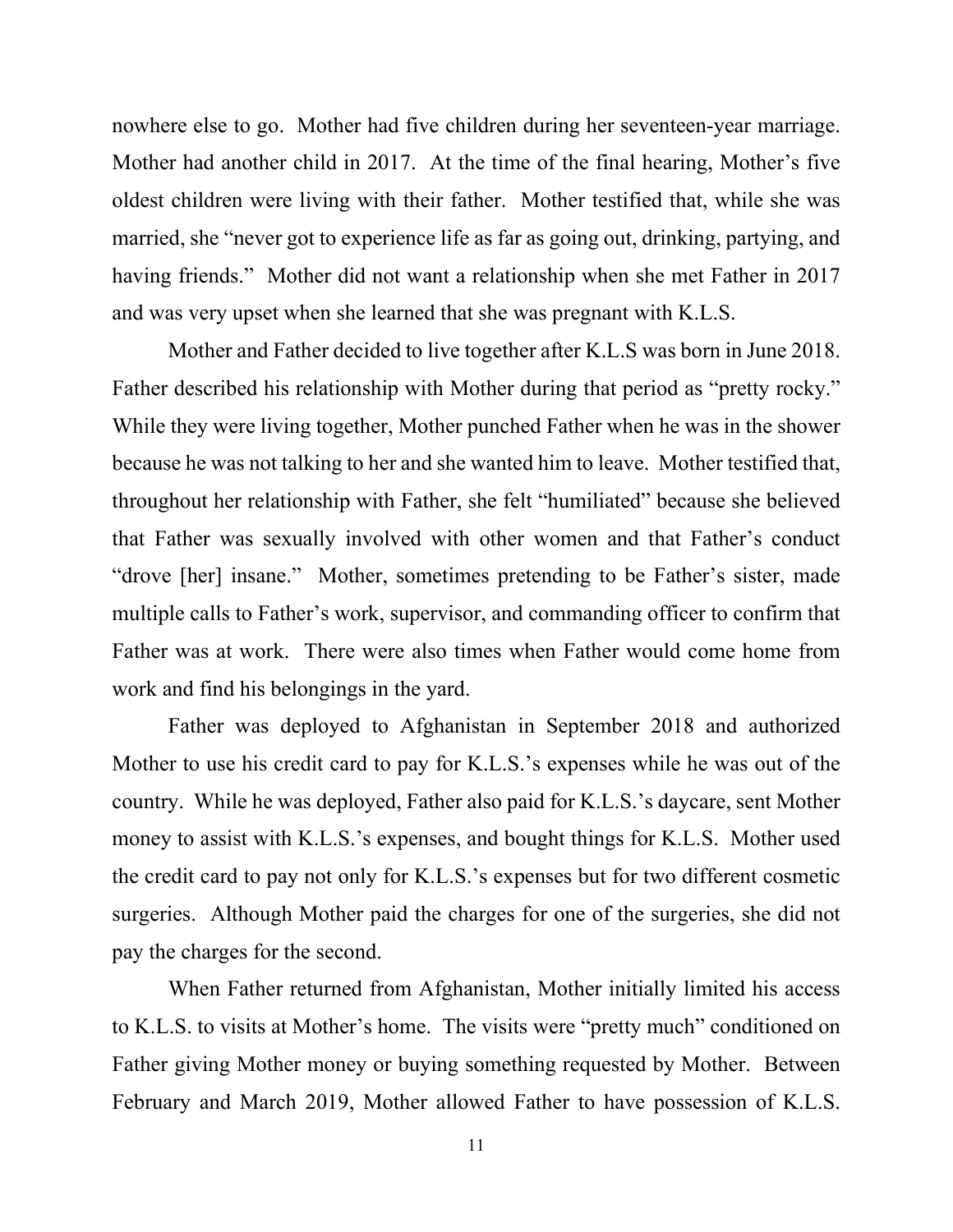"almost full time," but begged him not to have other women around K.L.S. At some point, Mother sent a message to Father stating that she wanted to kill herself.

In February 2019, Mother attempted to kick in the door of Father's apartment while Father and K.L.S. were in the apartment. Father reported the incident to the police because he had concerns that Mother was demonstrating "the same psychotic behavior." Although Father testified that Mother did not come into the apartment during the February 2019 incident and that he did not have any physical interaction with Mother, Mother testified at a hearing before the associate judge that she came into the apartment and that Father pushed her down and slapped her. Mother also testified that she had lost the text messages in which Father invited her to his apartment that night.

According to Father, on March 17, 2019, Mother returned to his apartment, told him that he would not see K.L.S. again until after a court hearing, and began to load K.L.S.'s belongings into Mother's car. Mother found some condoms in Father's bedroom, demanded to know who Father had been with, and told Father that he was "never going to see her again."<sup>[2](#page-11-0)</sup> Mother punched Father and threw a number of objects at him while he was holding K.L.S. When the police arrived, Mother talked to one of the officers. That officer arrested Father for assault family violence based on Mother's claim that Father had choked her. The grand jury later no-billed the charges.

On March 31, 2019, Mother slapped Father and assaulted a woman who was with him. Mother subsequently pled no contest to charges of assault family violence and assault. Mother slapped Father again on May 25, 2020, and accused him of stealing her car and her phone. At the time of the final hearing, the District Attorney had not pursued any charges against Father based on Mother's allegations.

<span id="page-11-0"></span><sup>&</sup>lt;sup>2</sup>The record is not clear as to whether Mother stated that Father would not see the other woman again or would not see K.L.S. again.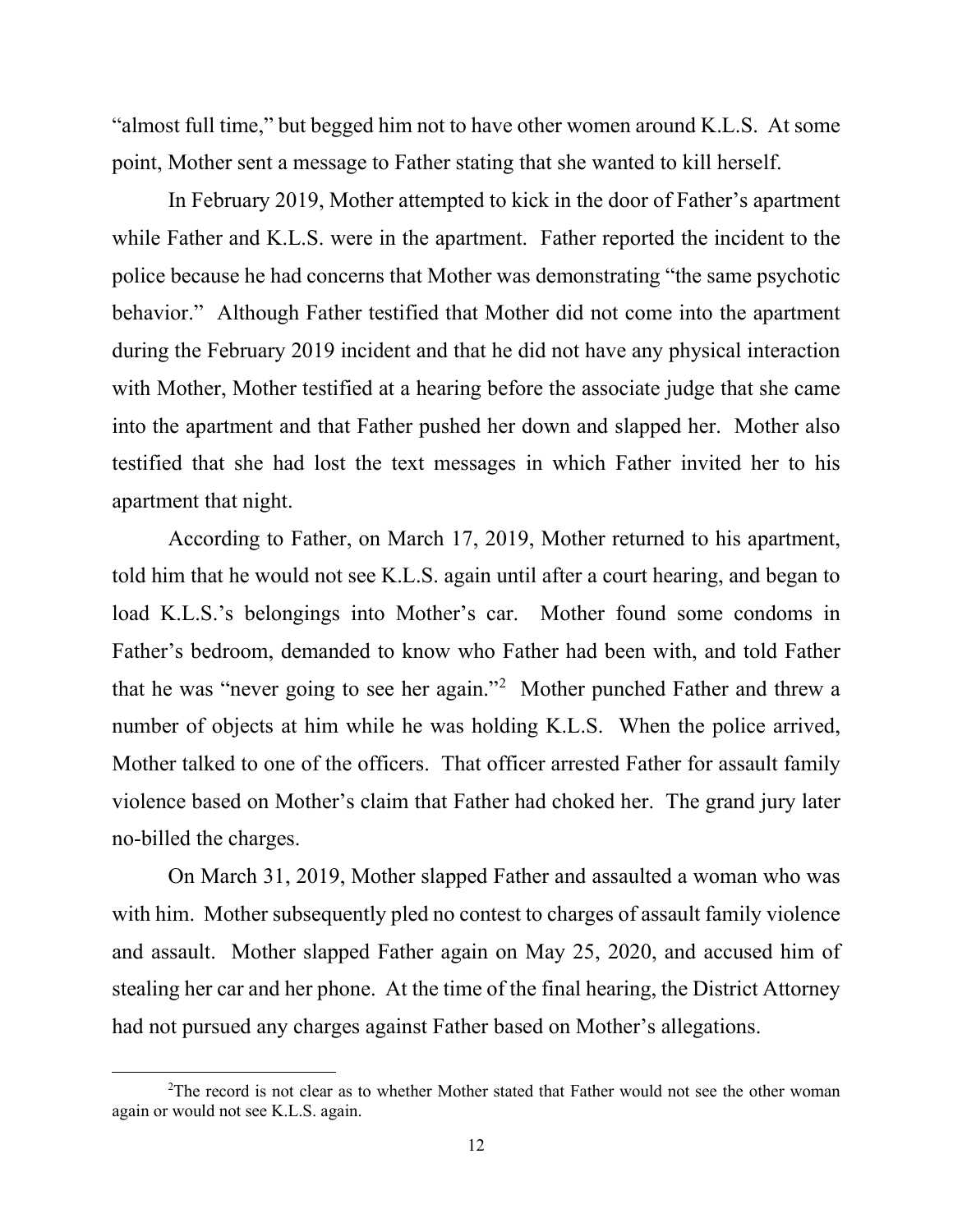In temporary orders, the associate judge appointed Mother and Father as temporary joint managing conservators and gave Father the right to designate K.L.S.'s primary residence within Taylor County and contiguous counties. Mother had possession of K.L.S. pursuant to a standard possession order and was required to pay child support. Father noted that K.L.S.'s behavior deteriorated after she stayed with Mother for a lengthy period of time. According to Father, Mother coached K.L.S. to say during a change in possession that she wanted to remain with Mother. Father expressed concern that Mother would influence K.L.S. to say things against him.

Mother called the police to complain about Father on multiple occasions and made multiple allegations that Father had committed family violence. Father testified that he chose to separate from the military because "if [Mother] is going to allege . . .anything which could result in an investigation, if she is able to continuously harass my work center and . . . contacting my supervision and command like, . . . at any point, it could be career impacting." Father described Mother's behavior and mindset as "very toxic" and believed that it would be in K.L.S.'s best interest for Mother to be out of K.L.S.'s life. Father intended to move to Michigan with K.L.S. to complete his education, to allow K.L.S. to be around family, and to get away from Mother.

Although Mother failed to pay all the ordered child support, she took a vacation to California. An associate judge found that Mother violated the temporary orders (1) by consuming alcohol on three occasions within twelve hours of or during her possession of K.L.S.; (2) by allowing an unrelated person with whom she had an intimate relationship to be present on two occasions between the hours of 8:00 p.m. and 8:00 a.m. when she had possession of K.L.S.; (3) by failing to surrender K.L.S. to Father on two occasions; (4) by changing K.L.S.'s daycare without notifying Father; and (5) by failing to pay child support on four occasions.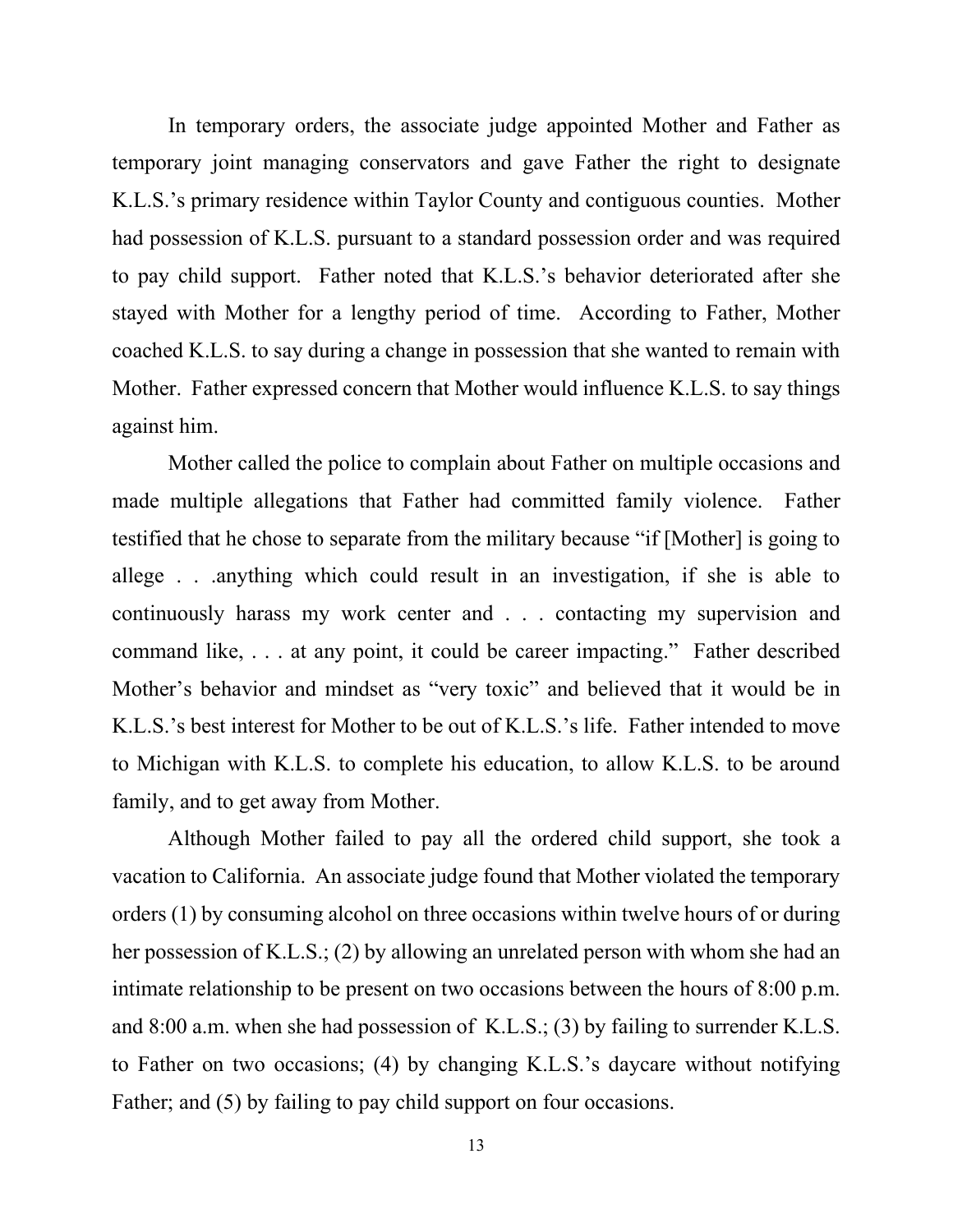During the hearings in this case, Mother made allegations of family violence against Father that progressively increased in both the number and the severity of events. Mother, however, was inconsistent as to when some of the alleged events occurred. Before the final hearing, Mother admitted to Father that she would say whatever she had to say to have a chance in court. According to Mother, she meant that she was going to tell the truth about everything that occurred between her and Father and that she was no longer going to protect Father.

Mother contended that she had not behaved erratically before she met Father and that "[her] DWI, [her] assault, all of that came with [Father]." According to Mother, her life had been "chaos" since she met Father and got pregnant and she had "not been the same person anymore." Mother stated that her allegations against Father were true. Mother did not testify about any specific plans that she had for K.L.S. or how she intended to provide a stable lifestyle for the child.

Again, although Mother and Father testified inconsistently with each other about a number of events, the trial court as the factfinder was the sole judge of their credibility and could choose to believe Father over Mother. We may not substitute our judgment for that of the trial court. *City of Keller*, 168 S.W.3d 802, 819 (Tex. 2005); *Qutiefan v. Safi*, No. 01-18-00425-CV, 2021 WL 3412174, at \*9 (Tex. App.—Houston [1st Dist.] Aug. 5, 2021, no pet.) (mem. op.). The evidence was sufficient for the trial court to find that Father met K.L.S.'s emotional and physical needs, that Mother presented emotional or physical dangers to K.L.S., that Mother had a history of family violence against Father, that Father was able to care for K.L.S. and had a plan to do so, and that Father provided a stable home environment for K.L.S. Therefore, the trial court did not abuse its discretion when, based on that evidence, it appointed Father as K.L.S.'s sole managing conservator. We overrule Mother's first issue.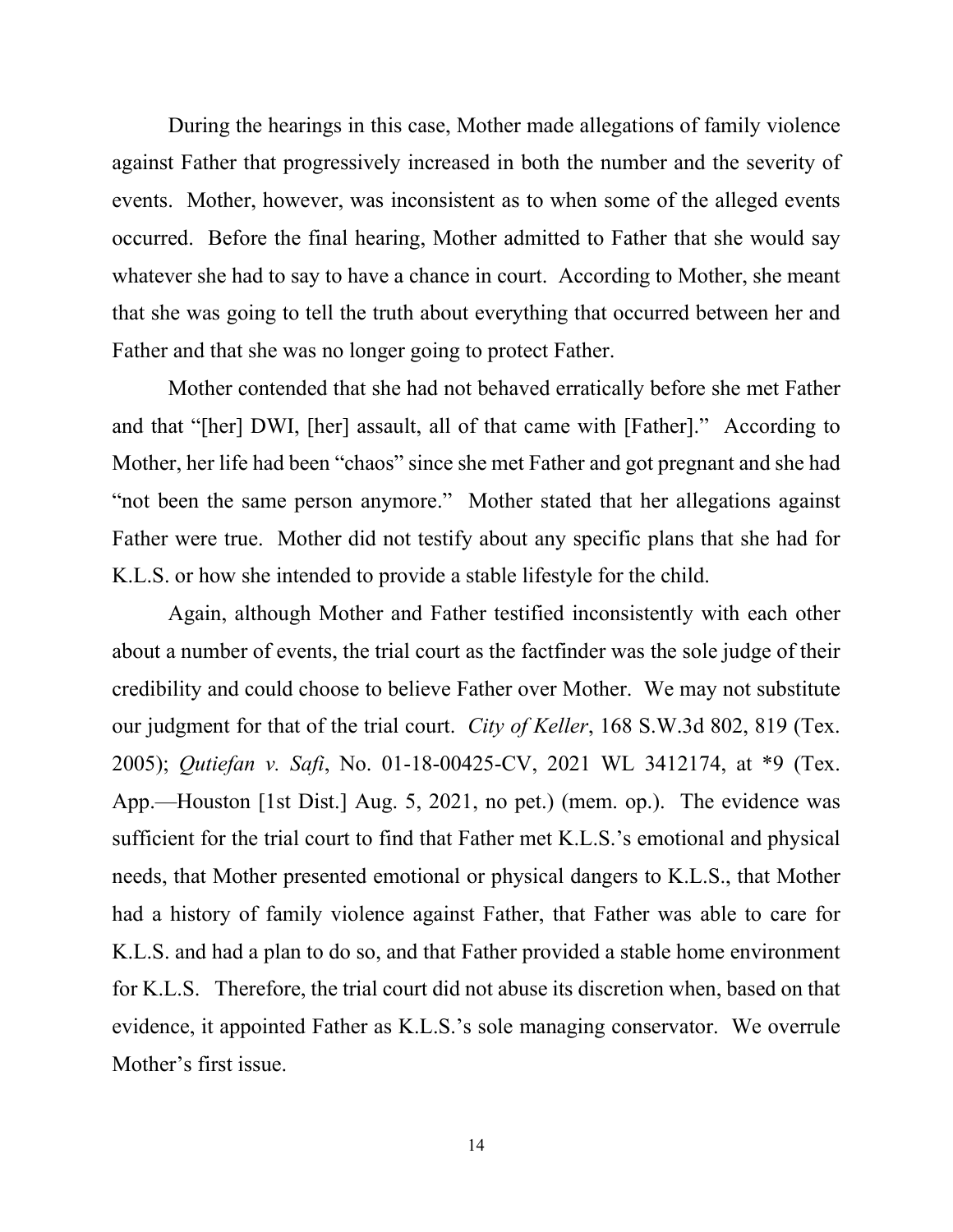#### *D. Restrictions on Possession*

In her second issue, Mother asserts that the trial court abused its discretion when it deviated from the standard possession order and allowed Mother to have only limited visitation with  $K.L.S.<sup>3</sup>$  $K.L.S.<sup>3</sup>$  $K.L.S.<sup>3</sup>$ 

The standard possession order is not designed to apply to a child who is less than three years of age. FAM.  $\S 153.251(d)$ . Rather, for children younger than three, the trial court must "render an order appropriate under the circumstances." *Id.* § 153.254(a). In doing so, the trial court is required to consider (1) the caregiving provided to the child before and during the current suit; (2) the effect on the child that may result from separation from either party; (3) the availability of the parties as caregivers and the willingness of the parties to personally care for the child; (4) the physical, medical, behavioral, and developmental needs of the child; (5) the physical, medical, emotional, economic, and social conditions of the parties; (6) the impact and influence of individuals, other than the parties, who will be present during periods of possession; (7) the presence of siblings during periods of possession; (8) the child's need to develop healthy attachments to both parents; (9) the child's need for continuity of routine; (10) the location and proximity of the residences of the parties; (11) the need for a temporary possession schedule that incrementally shifts to a standard possession order based on the age of the child or the minimal or inconsistent contact with the child by a party; (12) the ability of the

<span id="page-14-0"></span><sup>&</sup>lt;sup>3</sup>Mother also argues that Father and K.L.S. have moved to Michigan, that she is required to travel to Michigan for each of her visits, that she has six other children and makes less than \$40,000 per year, and that she can afford to visit K.L.S. only one time per month. However, Father testified during the final hearing that he intended to move to Michigan with K.L.S. Although Mother requested that the trial court order that K.L.S.'s primary residence be restricted to Texas, Mother did not argue that allowing Father to move to Michigan would impede her ability to exercise her possession of K.L.S. and has not challenged on appeal the trial court's decision to give Father the exclusive right to designate K.L.S.'s primary residence without a geographic restriction. Mother, therefore, has failed to preserve this complaint for our review. *See* TEX. R. APP. P. 47.1.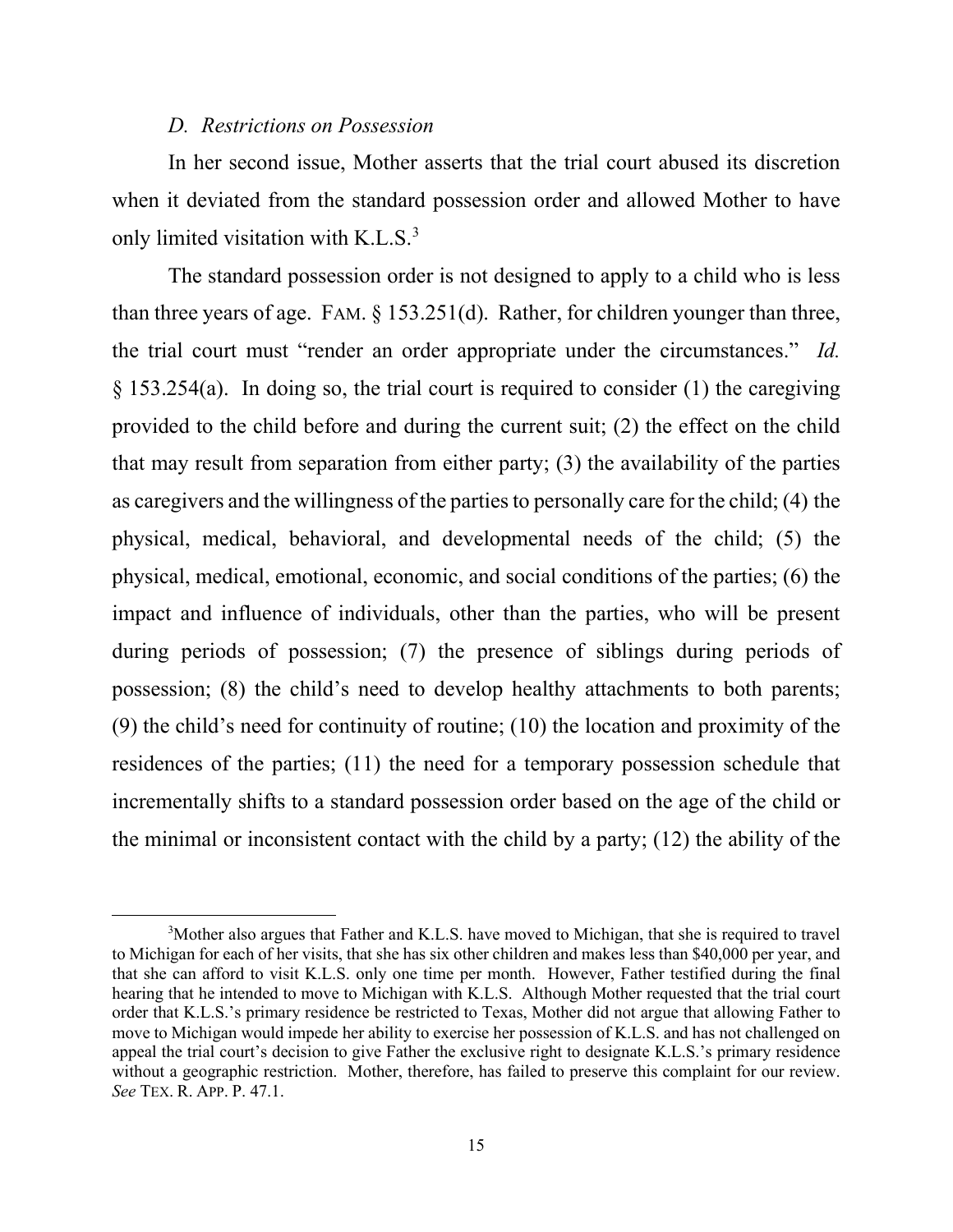parties to share in the responsibilities, rights, and duties of parenting; and (13) any other evidence of the best interest of the child. *Id*.

A trial court is required to consider the commission of family violence in determining whether to deny, restrict, or limit the possession of a child by a parent who is appointed a possessory conservator. FAM.  $\S$  153.004(c). The trial court is statutorily prohibited from allowing a parent to have access to a child when it is shown by a preponderance of the evidence that there was a history or pattern of committing family violence during the two years preceding the date of the filing of the suit or during the pendency of the suit unless it:

- (1)finds that awarding the parent access to the child would not endanger the child's physical health or emotional welfare and would be in the best interest of the child; and
- (2)renders a possession order that is designed to protect the safety and well-being of the child and any other person who has been a victim of family violence committed by the parent.

*Id.* § 153.004(d)–(d-1)(1). The possession order may include a requirement (1) that the parent's period of possession be continuously supervised by an entity or person selected by the court, (2) that the exchange of possession of the child occur in a protective setting, (3) that the parent abstain from the consumption of alcohol or a controlled substance within twelve hours prior to or during the period of access to the child, or (4) that the parent attend and complete a battering intervention and prevention program. *Id.* § 153.004(d-1)(2). A trial court may not order restrictions on a parent's right of possession that "exceed those that are required to protect the best interest of the child." FAM. § 153.193. However, as relevant here, there is a rebuttable presumption that it is not in a child's best interest for a parent to have unsupervised visitation with the child if there is credible evidence of a history or pattern of family violence by that parent. *Id.* § 153.004(e)(1).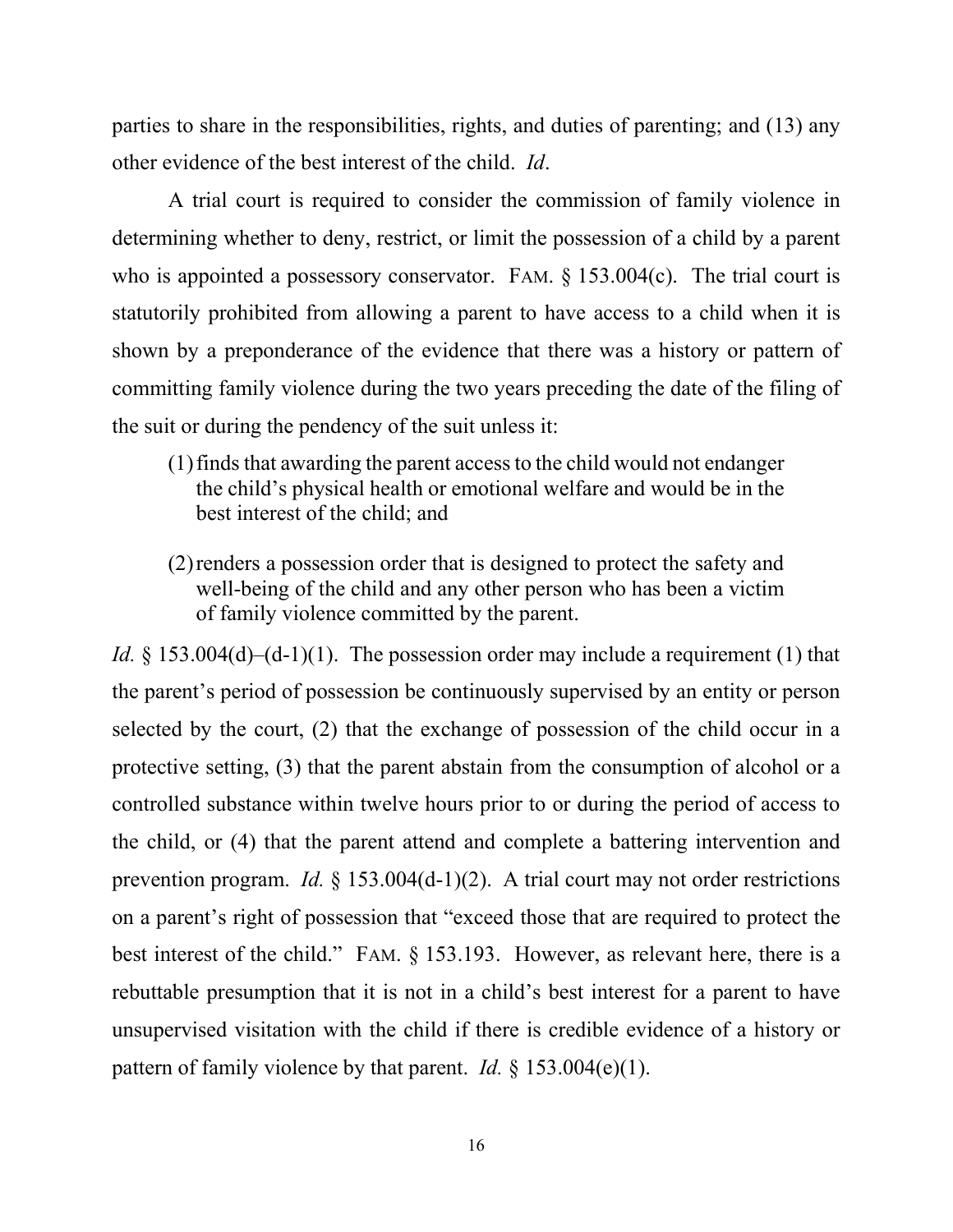There was evidence that Father has been K.L.S.'s primary caretaker since June 2019 but that Mother cared for K.L.S. while K.L.S. was in her possession; that one of K.L.S.'s siblings was present during Mother's periods of possession; that Mother's behavior both before and after K.L.S.'s birth had been emotional and erratic; that K.L.S's behavior and intellectual development deteriorated when she was in Mother's care; that Mother had attempted to prevent K.L.S. from developing a healthy attachment to Father; that Father and K.L.S. would live in Michigan while Mother lived in Texas; and that Mother and Father were unable to share in the responsibilities, rights, and duties of parenting. Further, as discussed above, the evidence supported the trial court's implied finding of a history or pattern of family violence by Mother.

On the record before us, the trial court could have reasonably concluded that limiting Mother's periods of possession of K.L.S. and requiring those visits to be supervised while allowing Mother daily electronic access to K.L.S. were the minimal restrictions necessary to protect the safety and well-being of K.L.S. Because some evidence of a substantive and probative character supports the trial court's decision, the trial court did not abuse its considerable discretion when it determined that Mother should have access to K.L.S. for limited periods of time and that Mother's visitation with K.L.S. be supervised. *See Gillespie*, 644 S.W.2d at 451; *Ohendalski v. Ohendalski*, 203 S.W.3d 910, 915 (Tex. App.—Beaumont 2006, no pet.) (holding that the trial court did not abuse its discretion when it deviated from standard possession order based, in part, on a finding of family violence). We overrule Mother's second issue.

#### *E. Prospective Possession Order*

In her fourth issue, Mother argues that the trial court erred when it did not render an order that addressed changes to custody and conservator status after K.L.S. turned three.